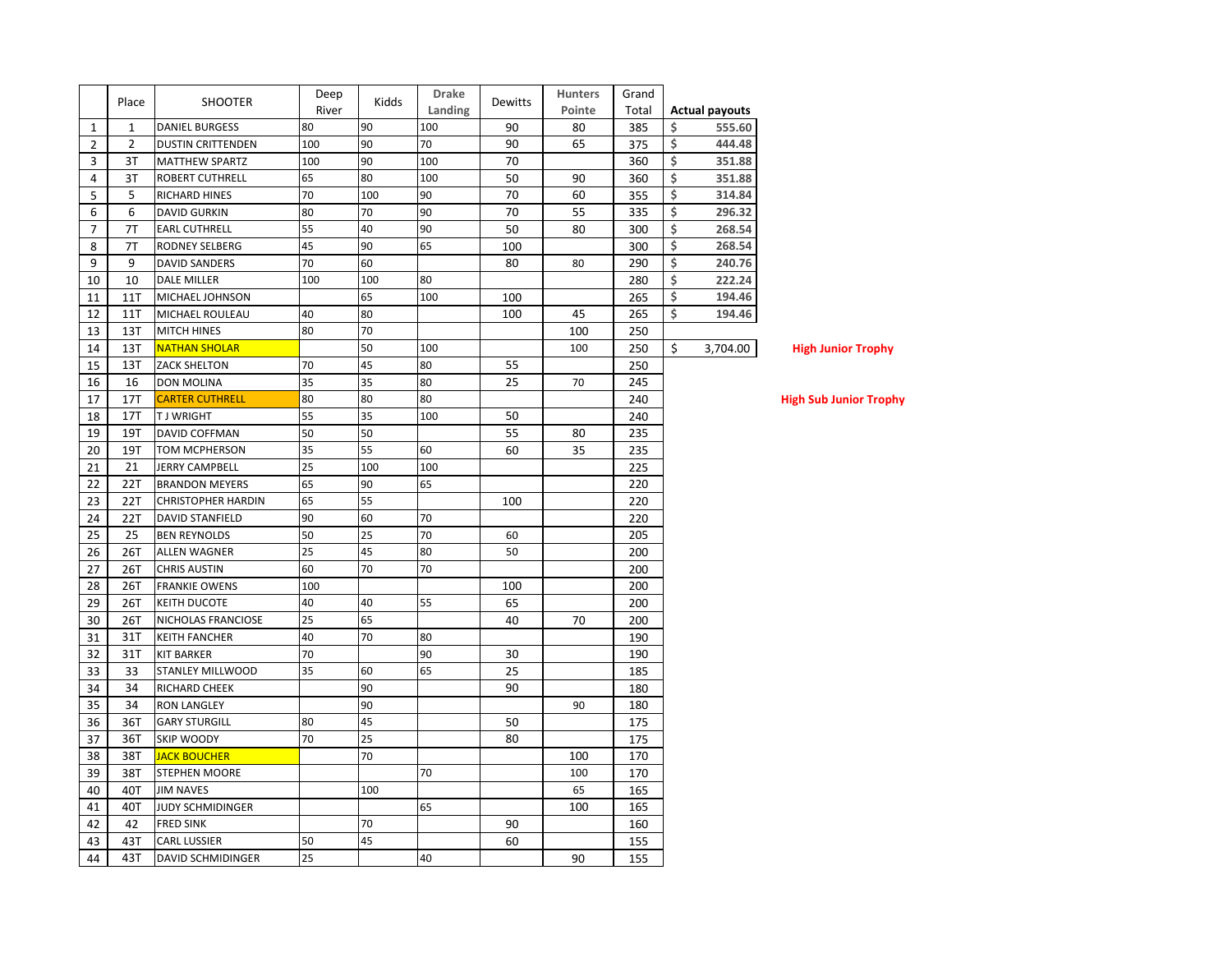| 45 | 45T | <b>CONNIE PARKER</b>    |     | 80  | 70  |     |     | 150 |
|----|-----|-------------------------|-----|-----|-----|-----|-----|-----|
| 46 | 45T | <b>STEVE ARNETT</b>     | 70  | 35  |     | 45  |     | 150 |
| 47 | 45T | <b>THOMAS ROSE</b>      |     | 60  | 90  |     |     | 150 |
| 48 | 48T | DANIEL BROADWELL        |     | 55  | 90  |     |     | 145 |
| 49 | 48T | J WES MILLER            | 50  | 65  |     | 30  |     | 145 |
| 50 | 50T | <b>GLENWOOD COULTER</b> |     |     | 65  |     | 70  | 135 |
| 51 | 50T | <b>KAMM BUNTING</b>     |     | 65  |     |     | 70  | 135 |
| 52 | 52T | RANDAL DONOVAN          | 70  | 60  |     |     |     | 130 |
| 53 | 52T | <b>STAN RADFORD</b>     | 90  |     |     | 40  |     | 130 |
| 54 | 54T | <b>BARRY SHELLEY</b>    | 25  | 100 |     |     |     | 125 |
| 55 | 54T | MAHMOUD SADIGHI         | 100 |     |     | 25  |     | 125 |
| 56 | 54T | <b>WILLIAM POORBOY</b>  | 35  |     |     |     | 90  | 125 |
| 57 | 57T | <b>ASHLEY MARSH</b>     |     | 50  |     | 70  |     | 120 |
| 58 | 57T | <b>DANNY ESPOSITO</b>   |     |     | 50  | 70  |     | 120 |
| 59 | 57T | <b>DANNY JACKSON</b>    | 55  |     | 65  |     |     | 120 |
| 60 | 57T | PATRICK WYNN            | 50  |     | 70  |     |     | 120 |
| 61 | 57T | <b>RICKY COOKE</b>      |     |     | 55  |     | 65  | 120 |
| 62 | 57T | THOMAS WYNN             | 25  |     | 30  |     | 65  | 120 |
| 63 | 63T | KIMBERLY MATTHEWS       | 90  | 25  |     |     |     | 115 |
| 64 | 63T | LYNN BERRYMAN           | 60  | 55  |     |     |     | 115 |
| 65 | 63T | <b>MARK LANDIS</b>      |     | 25  |     |     | 90  | 115 |
| 66 | 66T | DONALD LHEUREUX         |     | 50  | 60  |     |     | 110 |
| 67 | 66T | <b>HOPE NGUYEN</b>      |     | 30  |     |     | 80  | 110 |
| 68 | 68T | ALFRED MOELTER, JR.     | 25  | 25  |     | 55  |     | 105 |
| 69 | 68T | <b>SETH MANESS</b>      | 25  | 35  | 45  |     |     | 105 |
| 70 | 70T | <b>BRIAN DE MOTT</b>    |     |     |     | 100 |     | 100 |
| 71 | 70T | <b>DAVID TALBERT</b>    |     |     |     | 100 |     | 100 |
| 72 | 70T | <b>DOUG ERCK</b>        |     |     | 100 |     |     | 100 |
| 73 | 70T | ED WAYNE                |     |     |     | 100 |     | 100 |
| 74 | 70T | <b>HUNTER FIPPS</b>     | 100 |     |     |     |     | 100 |
| 75 | 70T | <b>JAMES PATTERSON</b>  | 100 |     |     |     |     | 100 |
| 76 | 70T | <b>KEVIN TRANTHAM</b>   |     | 100 |     |     |     | 100 |
| 77 | 70T | Michael Botelho         |     |     |     |     | 100 | 100 |
| 78 | 70T | <b>Nick Gurkins</b>     |     |     |     |     | 100 | 100 |
| 79 | 70T | <b>ROBIN MILLER</b>     |     |     | 100 |     |     | 100 |
| 80 | 70T | <b>WESLEY ELLIOTT</b>   |     | 100 |     |     |     | 100 |
| 81 | 81T | <b>DOUG PARSONS</b>     | 55  | 40  |     |     |     | 95  |
| 82 | 81T | <b>GENE MATTHEWS</b>    | 45  | 50  |     |     |     | 95  |
| 83 | 81T | SANDRA MAYO             | 25  |     |     | 70  |     | 95  |
| 84 | 81T | <b>TERRY JOHNSON</b>    | 70  |     |     | 25  |     | 95  |
| 85 | 85T | ANDREW DUDLEY           |     |     | 90  |     |     | 90  |
| 86 | 85T | <b>AUSTIN DRAKE</b>     |     |     |     | 90  |     | 90  |
| 87 | 85T | <b>BILL FIPPS</b>       | 90  |     |     |     |     | 90  |
| 88 | 85T | <b>BROOKE VOGLER</b>    |     | 35  |     | 55  |     | 90  |
| 89 | 85T | <b>CHRISTIAN JORDAN</b> |     |     |     | 90  |     | 90  |
| 90 | 85T | Milton Hollowell        |     |     |     |     | 90  | 90  |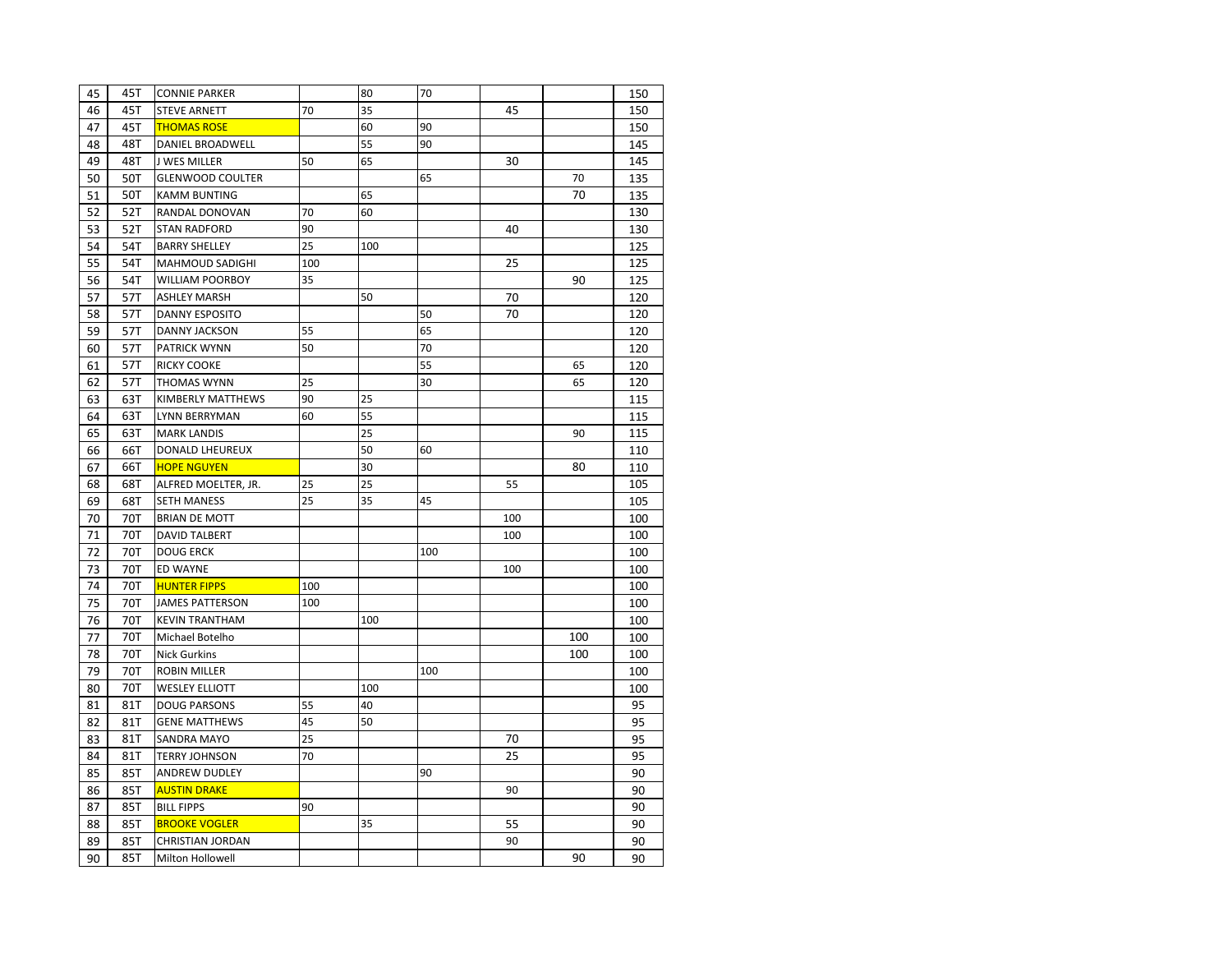| 91  | 85T  | <b>ROBERT TOSCANO</b>     |    | 90 |    |    |    | 90 |
|-----|------|---------------------------|----|----|----|----|----|----|
| 92  | 85T  | <b>STEPHEN TIMBINARIS</b> | 90 |    |    |    |    | 90 |
| 93  | 85T  | <b>STEVE MAYO</b>         | 25 |    |    | 65 |    | 90 |
| 94  | 85T  | <b>STEVEN SAUNDERS</b>    |    | 90 |    |    |    | 90 |
| 95  | 85T  | <b>WAYNE PARSON</b>       | 90 |    |    |    |    | 90 |
| 96  | 85T  | <b>WILL SPRANG</b>        | 90 |    |    |    |    | 90 |
| 97  | 85T  | <b>WILLIAM TURMAN</b>     | 35 |    | 55 |    |    | 90 |
| 98  | 98   | <b>JACOB DOUB</b>         | 35 |    |    | 50 |    | 85 |
| 99  | 99T  | ALAN MISENHEIMER          |    |    |    | 80 |    | 80 |
| 100 | 99T  | <b>BARRON THIESSEN</b>    |    |    |    | 80 |    | 80 |
| 101 | 99T  | <b>CASEY PROCTOR</b>      | 80 |    |    |    |    | 80 |
| 102 | 99T  | CHRISTOPHE J MARSH        |    | 80 |    |    |    | 80 |
| 103 | 99T  | Joseph Pendergraph        |    |    |    |    | 80 | 80 |
| 104 | 99T  | <b>LUKE MAYO</b>          |    |    |    | 80 |    | 80 |
| 105 | 99T  | <b>MASON MAYO</b>         |    |    |    | 80 |    | 80 |
| 106 | 99T  | PAUL SIMPSON              | 80 |    |    |    |    | 80 |
| 107 | 99T  | PHILLIP HALL              |    | 55 |    | 25 |    | 80 |
| 108 | 99T  | Ronnie Byrd               |    |    |    |    | 80 | 80 |
| 109 | 99T  | <b>WILLIAM WALLIS</b>     |    |    |    | 80 |    | 80 |
| 110 | 99T  | <b>WYATT PICKLER</b>      |    |    |    | 80 |    | 80 |
| 111 | 111  | <b>CHIP WELLS</b>         |    | 25 |    | 50 |    | 75 |
| 112 | 112T | <b>ALBERT RUSSELL</b>     |    |    |    | 70 |    | 70 |
| 113 | 112T | <b>CHARLES HARRIS</b>     | 70 |    |    |    |    | 70 |
| 114 | 112T | <b>CONNER CRISCO</b>      |    |    |    | 70 |    | 70 |
| 115 | 112T | <b>DANNY MARBELL</b>      |    | 70 |    |    |    | 70 |
| 116 | 112T | <b>DAWSON YOW</b>         |    | 70 |    |    |    | 70 |
| 117 | 112T | <b>DOUGLAS BRILES</b>     | 70 |    |    |    |    | 70 |
| 118 | 112T | James Whitehurst          |    |    |    |    | 70 | 70 |
| 119 | 112T | <b>JUSTIN HUTCHINS</b>    | 70 |    |    |    |    | 70 |
| 120 | 112T | <b>LES MCNEILL</b>        |    |    |    | 70 |    | 70 |
| 121 | 112T | MICHAEL ARRINGTON         | 70 |    |    |    |    | 70 |
| 122 | 112T | <b>NATHAN TUTTLE</b>      |    |    |    | 70 |    | 70 |
| 123 | 112T | THOM FOWLER               |    |    |    | 70 |    | 70 |
| 124 | 124T | Chase Handy               |    |    |    |    | 65 | 65 |
| 125 | 124T | <b>CHRISTOPHER MOORE</b>  | 65 |    |    |    |    | 65 |
| 126 | 124T | <b>DEAN HARRISON</b>      |    | 65 |    |    |    | 65 |
| 127 | 124T | Don Handy                 |    |    |    |    | 65 | 65 |
| 128 | 124T | JACOB DE WITT             |    | 65 |    |    |    | 65 |
| 129 | 124T | <b>JOHN HEWKE</b>         | 25 | 40 |    |    |    | 65 |
| 130 | 124T | <b>Mike Gurkins</b>       |    |    |    |    | 65 | 65 |
| 131 | 124T | <b>Terry Barrett</b>      |    |    |    |    | 65 | 65 |
| 132 | 132T | Al Wagner                 |    |    |    |    | 60 | 60 |
| 133 | 132T | <b>CHRISTOPHER MARSH</b>  |    |    |    | 60 |    | 60 |
| 134 | 132T | Clark Hutchinson          |    |    |    |    | 60 | 60 |
| 135 | 132T | <b>JEFF MORGAN</b>        |    | 60 |    |    |    | 60 |
| 136 | 132T | Kenneth Ormond            |    |    |    |    | 60 | 60 |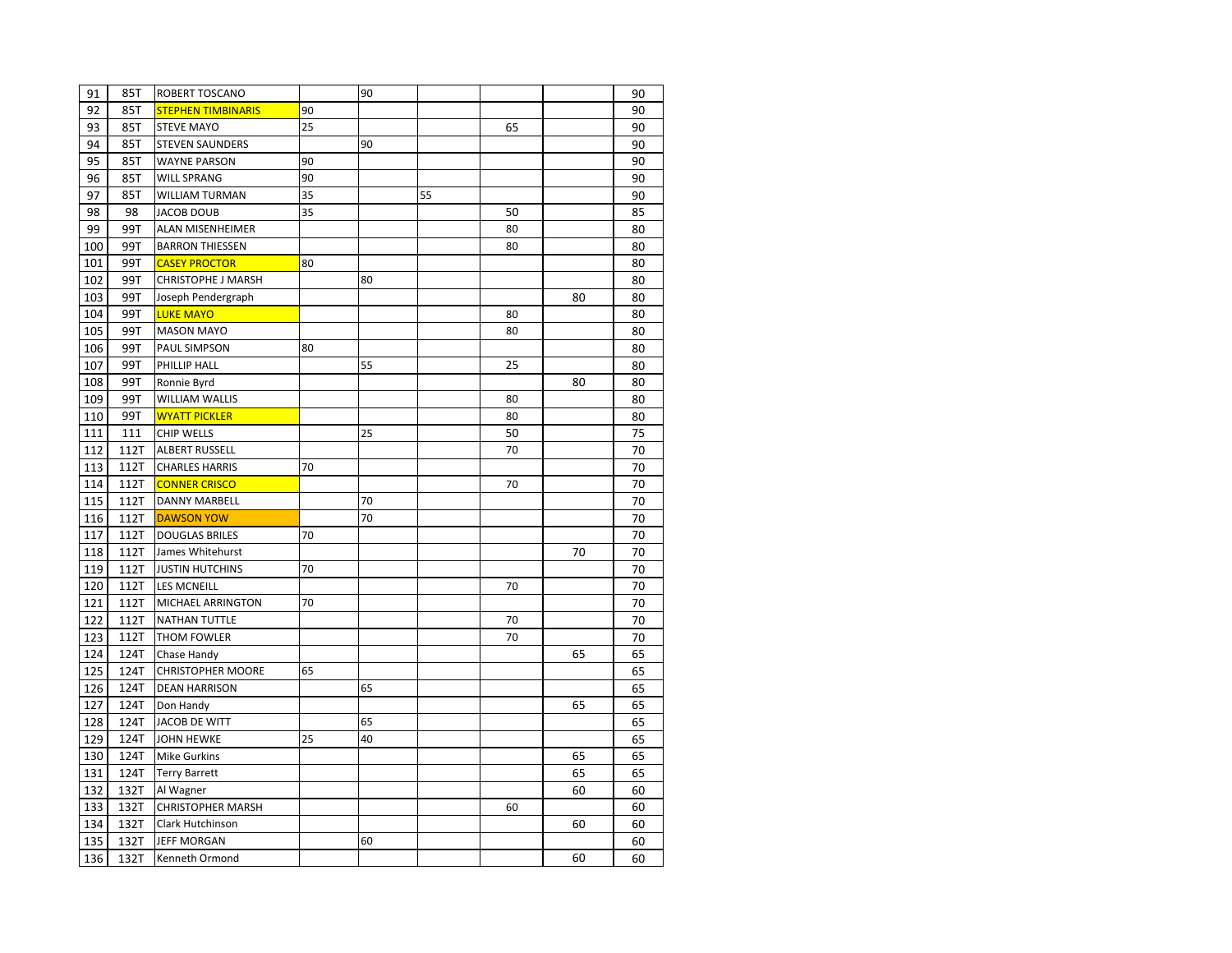| 137 | 132T | <b>ROCK BRANSON</b>     | 35 |    |    | 25 |    | 60 |
|-----|------|-------------------------|----|----|----|----|----|----|
| 138 | 132T | <b>RODNEY CRISCO</b>    |    |    |    | 60 |    | 60 |
| 139 | 132T | <b>RUSS AYERS</b>       |    | 60 |    |    |    | 60 |
| 140 | 132T | <b>SCOTT FRYE</b>       |    |    | 60 |    |    | 60 |
| 141 | 132T | THOMAS MATTHEWS         |    |    | 60 |    |    | 60 |
| 142 | 142T | <b>AARON JORDAN</b>     |    |    |    | 55 |    | 55 |
| 143 | 142T | Eric Slade              |    |    |    |    | 55 | 55 |
| 144 | 142T | John Griffin            |    |    |    |    | 55 | 55 |
| 145 | 142T | <b>ROB ROBERTSON</b>    | 55 |    |    |    |    | 55 |
| 146 | 142T | <b>ROBERT JACKSON</b>   | 25 |    |    | 30 |    | 55 |
| 147 | 142T | <b>TOMMY DUNCAN</b>     | 55 |    |    |    |    | 55 |
| 148 | 148T | <b>CHRIS DE WITT</b>    |    | 50 |    |    |    | 50 |
| 149 | 148T | <b>CURT BENYO</b>       |    |    |    | 50 |    | 50 |
| 150 | 148T | Dan Christofferson      |    |    |    |    | 50 | 50 |
| 151 | 148T | DANIEL SAIZ             | 25 | 25 |    |    |    | 50 |
| 152 | 148T | Douglas Mason           |    |    |    |    | 50 | 50 |
| 153 | 148T | <b>JAMES MITCHELL</b>   | 50 |    |    |    |    | 50 |
| 154 | 148T | JEFF SESSOMS            | 50 |    |    |    |    | 50 |
| 155 | 148T | <b>LARRY BENNETT</b>    |    | 50 |    |    |    | 50 |
| 156 | 148T | <b>SCOTT SCHEVE</b>     | 25 | 25 |    |    |    | 50 |
| 157 | 148T | <b>SESSIE JACKSON</b>   | 25 |    |    | 25 |    | 50 |
| 158 | 158T | Daniel Marbell          |    |    |    |    | 45 | 45 |
| 159 | 158T | <b>DRAKE DRY</b>        |    |    |    | 45 |    | 45 |
| 160 | 160T | ALAN OLDHAM             |    |    |    | 40 |    | 40 |
| 161 | 160T | <b>CHRIS FERRES</b>     |    |    |    | 40 |    | 40 |
| 162 | 160T | <b>EDDIE WILLIAMS</b>   |    | 40 |    |    |    | 40 |
| 163 | 160T | <b>GRANTLAND ONEAL</b>  | 40 |    |    |    |    | 40 |
| 164 | 160T | <b>JOHN HARTSELL</b>    | 40 |    |    |    |    | 40 |
| 165 | 160T | JOSEPH E SCHANDEL       |    | 40 |    |    |    | 40 |
| 166 | 160T | <b>Kirk Harris</b>      |    |    |    |    | 40 | 40 |
| 167 | 160T | Nick Talbert            |    |    |    | 40 |    | 40 |
| 168 | 168T | <b>DAVID POLNY</b>      |    |    |    | 35 |    | 35 |
| 169 | 168T | <b>JOHN PARKER</b>      |    |    | 35 |    |    | 35 |
| 170 | 168T | PATRICIA PAINTER        |    |    |    | 35 |    | 35 |
| 171 | 168T | <b>ROBERT STIPP</b>     |    |    |    | 35 |    | 35 |
| 172 | 168T | <b>RUSS MCKITTRICK</b>  | 35 |    |    |    |    | 35 |
| 173 | 173T | <b>BODIE OWENS</b>      |    | 30 |    |    |    | 30 |
| 174 | 173T | <b>RICHAR BEIGHLE</b>   | 30 |    |    |    |    | 30 |
| 175 | 173T | <b>TROY LEHRER</b>      |    |    | 30 |    |    | 30 |
| 176 | 176T | <b>BRYAN BURRIS</b>     |    |    |    | 25 |    | 25 |
| 177 | 176T | <b>CARLA HARPER</b>     | 25 |    |    |    |    | 25 |
| 178 | 176T | <b>CHRIS HOUSE</b>      |    | 25 |    |    |    | 25 |
| 179 | 176T | <b>GENE SIMPSON, JR</b> |    |    |    | 25 |    | 25 |
| 180 | 176T | <b>JAMES PAINTER</b>    |    |    |    | 25 |    | 25 |
| 181 | 176T | <b>JIM CERMAK</b>       |    | 25 |    |    |    | 25 |
|     |      |                         |    | 25 |    |    |    |    |
| 182 | 176T | JOHN MOZINGO            |    |    |    |    |    | 25 |